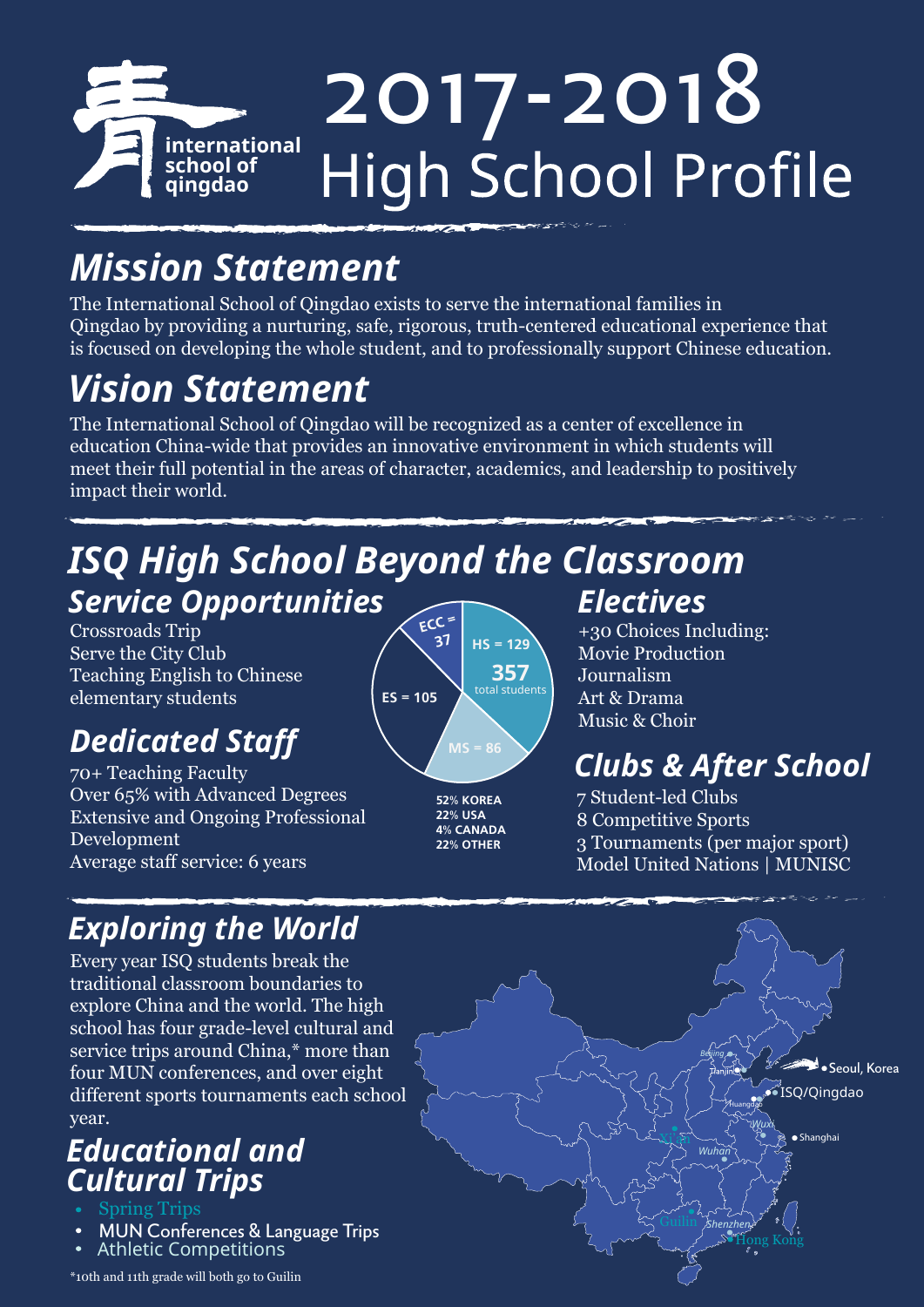# *ISQ Raising the Bar*

Passionate teachers allow your child to explore and discover the world through ISQ's hands-on experiential learning environment. While our students discover their strengths and interests through many co-curricular and community activities available to them, they also consistently excel beyond standardized testing norms.

### *SAT I Results*

The SAT Reasoning results listed below are derived from the students' best sitting scores. Results include students who are both native and non-native English speakers.

| Class of | <b>Reading/Writing</b> | <b>Math</b> |  |
|----------|------------------------|-------------|--|
| 2018     | 627                    | 680         |  |
| 2017     | 669                    | 720         |  |

#### *SAT II Subject Tests 2017 Test Results*

The following mean results are only available for subjects in which five or more students took the test. They also include students who are both native and non-native English speakers.

| <b>Subject Test</b>  | <b>ISQ</b><br><b>Mean</b> | <b>Test</b><br><b>Takers</b> | Global<br><b>Mean</b> |
|----------------------|---------------------------|------------------------------|-----------------------|
| <b>Chemistry</b>     |                           | 4                            | 666                   |
| <b>Chinese</b>       |                           | $\overline{2}$               | 761                   |
| Literature           |                           | 4                            | 618                   |
| <b>Korean</b>        |                           | 1                            | 764                   |
| <b>Math Level 1</b>  |                           | 3                            | 616                   |
| <b>Math Level 2</b>  | 747.5                     | 8                            | 690                   |
| <b>Biology E</b>     |                           | 1                            | 625                   |
| <b>Biology M</b>     |                           | 3                            | 652                   |
| <b>Physics</b>       | 724                       | 5                            | 667                   |
| <b>World History</b> |                           | 1                            | 618                   |

*SAT Mean Score for the Class of 2017*



**are not included.**

*Historical SAT Scores (Mean) Class of '17: 1390\* Class of '16: 2013 Class of '15: 2024 Class of '14: 1917*

**\*The New SAT is out of 1600 instead of 2400** 

| Letter<br>Grade | Percentage | Point<br>Value |
|-----------------|------------|----------------|
| $A+$            | 98-100     | 4.0            |
| A               | 92-97      | 4.0            |
| А-              | 90-91      | 3.7            |
| $B+$            | 88-89      | 3.3            |
| B               | 82-87      | 3.0            |
| <b>B-</b>       | 80-81      | 2.7            |
| C+              | 78-79      | 2.3            |
| Ć               | 72-77      | 2.0            |
| $\mathsf{C}$    | 70-71      | 1.7            |
| D+              | 68-69      | 1.3            |
| D               | 62-67      | 1.0            |
| D-              | $60 - 61$  | 0.7            |
| F               | $60$       | 0.0            |

### *Grading System*

Grades are reported to students and parents each semester using a standard A to F system. Admission to ISQ is academically competitive with most students attaining an average of B- or better. Any mark below D- is considered failing. Students transferring from another school only receive credit for a C grade and above. The table (left) indicates the letter grades, percentage, and point values used at ISQ.

Each Honors course receives an additional .333 point. Each AP course receives an additional .667 points.

The cumulative GPA reported on the transcript is calculated only from courses completed at ISQ.

**Class of 2018 Average GPA: 3.83 Class of 2017 Average GPA: 3.75 Class of 2016 Average GPA: 3.77**

ISQ does not report class rank due to the transient nature of the student body and the diversity in educational backgrounds.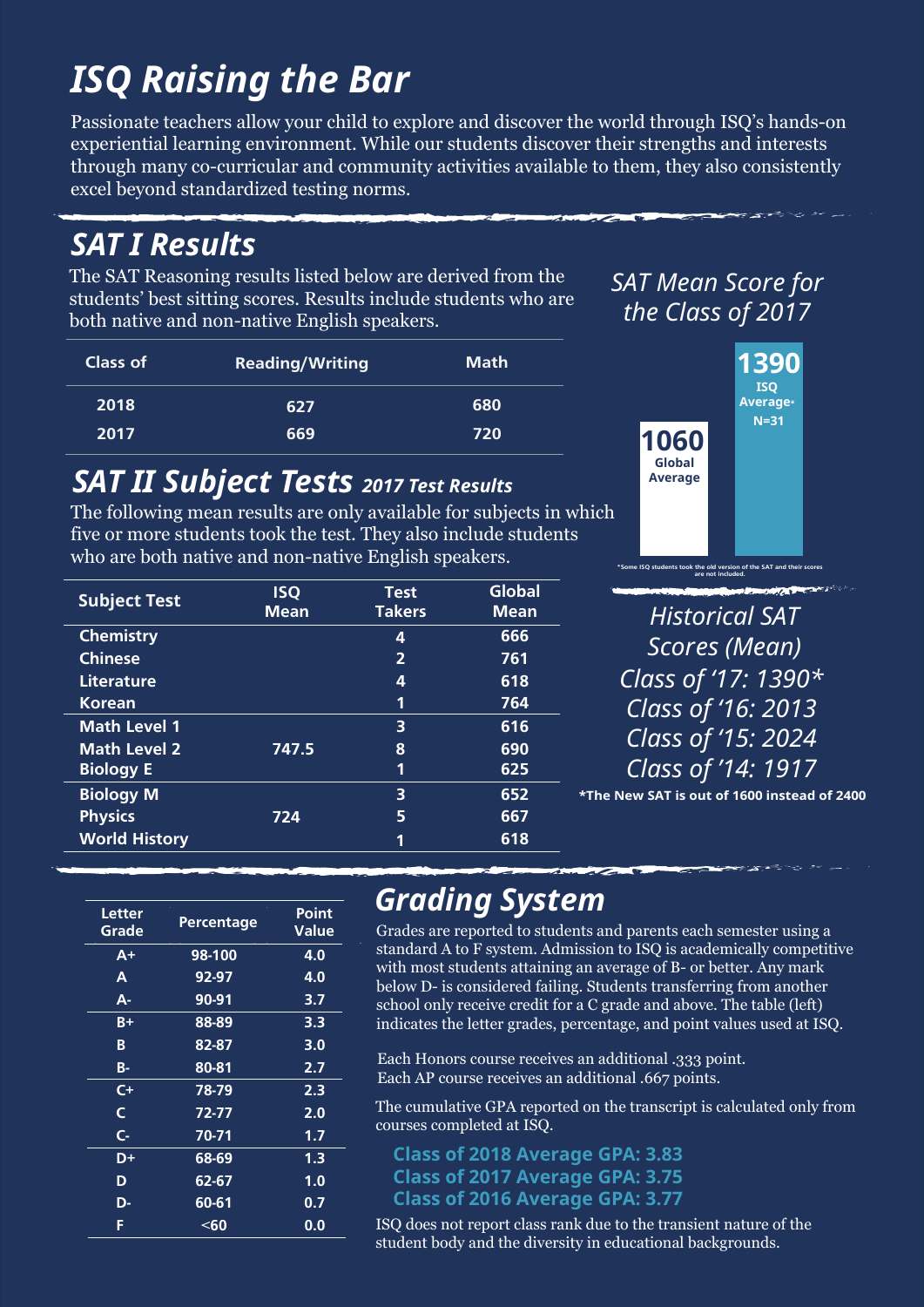# *Advanced Placement Courses*

Students at ISQ are encouraged to challenge themselves by taking Advanced Placement (AP) courses. 9th grade students are allowed to take AP Chinese. In 10th grade, students have the opportunity to take AP Biology, AP World History, and AP Computer Science Principles. In 11th and 12th grade, ISQ students are only allowed to take three AP courses per year. Additional post-secondary options include Advanced Calculus, Chinese Level 6, and Native Honors Chinese.

#### *AP Passing Averages*

**102 ISQ high school students took a total of 279 exams covering 23 different AP subjects in May of 2017**

[including self-study test takers]



**This chart reflects AP score averages for ISQ students, students in China, and the global results**

### *ISQ's AP Course List*

AP Biology AP Calculus AP Chemistry AP Chinese AP Comparative Government AP Computer Science AP Economics AP English Language & Composition AP English Literature AP Research AP Statistics AP World History

*AP Recognition Awards* Class of 2017 (N=31) *77% AP Scholars with Honors* **(3 or higher on four or more AP exams)** *81% AP Scholars* **(3 or higher on three or more AP exams)**

*71%* **(3 or higher on five or more AP exams)** *AP Scholars with Distinction*

### *Graduation Requirements*

**Twenty-four credits are required for graduation. Most ISQ high school students take seven to eight courses each semester. One-half credit is given for each full semester of a course successfully completed in grades 9 through 12. A failing grade does not earn any credit.**

**Credit requirements include:**

| English: 4                                                                   |
|------------------------------------------------------------------------------|
| <b>Sciences: 3</b>                                                           |
| <b>Social Studies: 3</b>                                                     |
| <b>Mathematics: 3</b>                                                        |
| <b>Second Language: 2</b>                                                    |
| <b>Humanities: 4</b> (or $\frac{1}{2}$ credit for each<br>semester enrolled) |
| <b>Physical Education/Health: 2</b>                                          |
| Electives: 2 (or as needed)                                                  |

**Fine Arts: 1**

### *Core Course Offerings 2017-2018*

| <b>English</b>                                                                                                                      | <b>Social Studies</b>                                                                                                                                      | <b>Mathematics</b>                                                                                            | <b>Science</b>                                                                                                                                            | <b>Second</b><br>Languages                                                                                                                                                     |
|-------------------------------------------------------------------------------------------------------------------------------------|------------------------------------------------------------------------------------------------------------------------------------------------------------|---------------------------------------------------------------------------------------------------------------|-----------------------------------------------------------------------------------------------------------------------------------------------------------|--------------------------------------------------------------------------------------------------------------------------------------------------------------------------------|
| English I<br>English II<br>American Lit.<br><b>World Literature</b><br>AP Language<br>AP Literature<br>Print Journalism<br>Yearbook | <b>World History</b><br>AP World History<br><b>Economics</b><br><b>AP Economics</b><br>AP Comp. Gov.<br><b>IntroMUN</b><br><b>InterMUN</b><br><b>MUNLT</b> | Algebra II<br>Geometry<br>Pre-Calc.<br>Honors Pre-Calc.<br>AP Calc.<br>Advanced Calc.<br><b>AP Statistics</b> | <b>Biology</b><br><b>Applied Science</b><br><b>AP Biology</b><br>Chemistry I<br>AP Chemistry<br>AP Comp. Science<br>AP Comp. Science<br><b>Principles</b> | Chinese I<br>Chinese II<br>Chinese III<br>Chinese IV<br><b>AP Chinese</b><br>Chinese VI<br><b>Honors Chinese</b><br>for Native Speakers<br>Korean I<br>Spanish I<br>Spanish II |